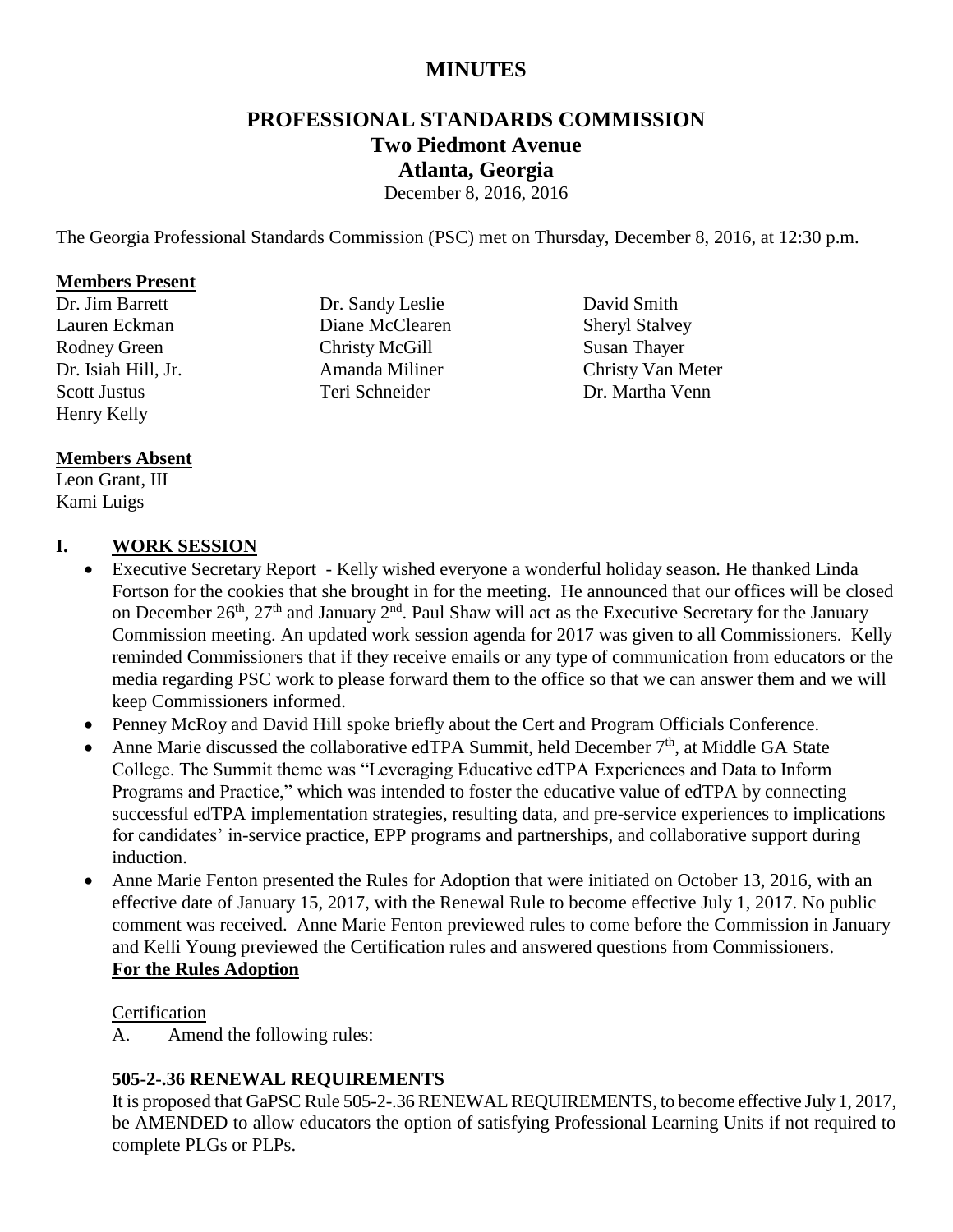#### **505-2-.185 SPECIAL EDUCATION AUTISM ENDORSEMENT**

It is proposed that GaPSC Rule 505-2-.185 SPECIAL EDUCATION AUTISM ENDORSEMENT dated April 15, 2016 be AMENDED with a new name entitled, "AUTISM ENDORSEMENT," to revise the title of the rule and language in the in-field statement.

#### **Discussion (Educator Preparation):**

# **505-3-.02 EDUCATOR PREPARATION PROVIDER ANNUAL REPORTING AND EVALUATION**

It is proposed that Rule 505-3-.02 EDUCATOR PREPARATION PROVIDER ANNUAL REPORTING AND EVALUATION dated July 3, 2014, be RESCINDED and that a new rule with the same number and title be INITIATED. The new rule is intended to reflect revisions to GaPSC plans for collecting, analyzing, reporting, and applying educator preparation program performance data within the context of the state approval review system. Also reflected are changes in Georgia's statewide educator effectiveness system brought about by the passage of SB 364**.**

# **505-3-.67 SCHOOL COUNSELOR PROGRAM**

It is proposed that Rule 505-3-.67 SCHOOL COUNSELOR Program, dated May 15, 2014, be RESCINDED and that a new rule with the same number be INITIATED. The new rule is intended to reflect revisions to the Council for Accreditation of Counseling and Related Educational Programs (CACREP) implemented July 1, 2016 and to reflect recommendations from the Georgia House Study Committee on School Counseling and the Role of School Counselors.

# **505-3-.76 ALTERNATIVE PREPARATION FOR EDUCATIONAL LEADERSHIP PROGRAM**

It is proposed that GaPSC Rule 505-3-.76 ALTERNATIVE PREPARATION FOR EDUCATIONAL LEADERSHIP PROGRAM dated January 15, 2016, REPEALED and a new rule with the same name and number INITIATED. The new rule is intended to clarify terminology used within the rule, as well as requirements for program admission and completion at Tier I and Tier II.

#### Rules Preview

# 505-2-.04 INDUCTION

Will revise the three year validity period for the Pathway 4 certificate to 1 year initial issuance requiring enrollment in an approved program after the first year or a request from LUA for an extension for a second year.

# 505-2-.24 SPECIAL GEORGIA REQUIREMENTS

Will revise this part: Completers of GaPSC-approved programs who have satisfied all program requirements with the exception of the content knowledge assessment(s) and have obtained a valid recommendation from the educator preparation provider (EPP) may be issued a one (1)-year Waiver certificate at the request of an employing Georgia local unit of administration (LUA) to **GaPSCapproved and GaPSC-accepted;** and for OOS completers, the state's approved or state's accepted.

# 505-2-.26 CERTIFICATION AND LICENSURE ASSESSMENTS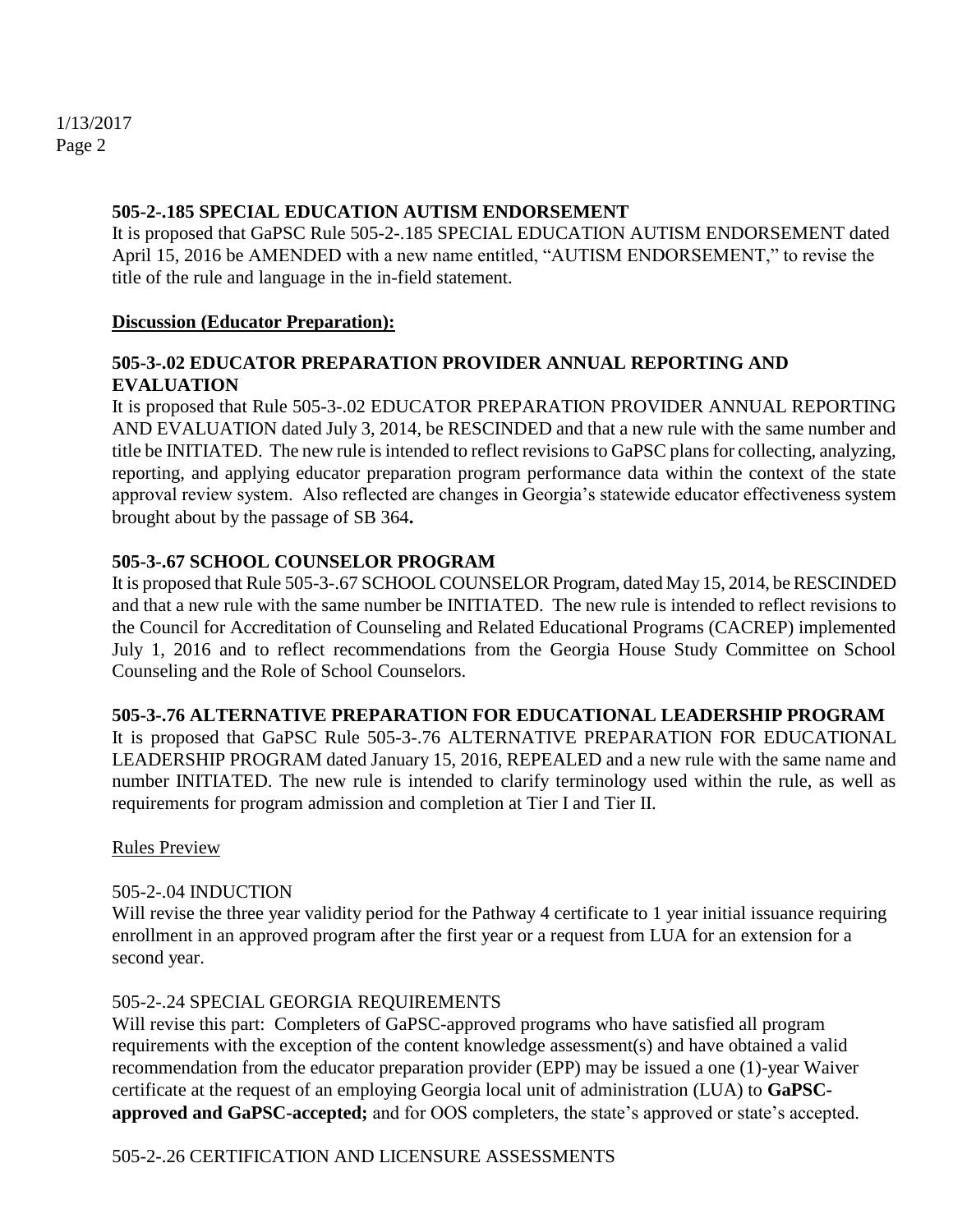Will add the Performance-Based Assessment for School Leaders assessment required for Tier II program completers as 7/1/17.

# 505-2-.31 GAPSC-ACCEPTED ACCREDITATION FOR CERTIFICATION PURPOSES

Revise this part **(5) Accreditation Requirements. In order to be accepted for certification purposes in Georgia, degrees and educator preparation programs must be completed at a GaPSC-accepted accredited institution at a time that the institution held acceptable accreditation.** SO it states the institution must hold accepted accreditation at the time the individual was ADMITTED to the program.

# 505-2-.33 CERTIFICATE UPGRADE

Add that educators completing higher degrees and adding the field of School Counseling must complete it at institutions holding CACREP accreditation

# 505-2-.43 ANNUAL PERFORMANCE EVALUATION

Add language about educators who hold a teaching field, service field and/or a leadership field and receive 2 unsats in one field (teaching, service, or Leadership) can be employed in the other TYPE field.

# 505-2-.144 SCHOOL COUNSELING

Add that educators completing higher degrees and adding the field of School Counseling must complete it at institutions holding CACREP accreditation

 Vice Chair Eckman wished all Commissioners a very happy holiday season. Dr. Marti Venn gave the Bright Spot report on Mercer University's Tift College of Education strong and collaborative partnership with Ingram-Pye School in Macon. Ingram-Pye is a high poverty school district in Macon Bibb County. Through a Woodrow Wilson STEM Grant haves developed a year-long residency program that includes faculty from Mercer and Ingram-Pye co-teaching the teacher candidates.

# **II. CALL TO ORDER**

Vice-Chair Eckman called the meeting to order at 12:10 p.m. and led the Pledge of Allegiance to the U.S. flag and a moment of silence.

# **III. ADOPTION OF AGENDA**

Vice-Chair Eckman called for approval of the agenda.

**MOTION:** (Scott Justus / Amanda Miliner) To approve the agenda. **PSC ACTION:** Approved

# **IV. APPROVAL OF MINUTES**

Vice-Chair Eckman called for approval of the minutes from the November 10, 2016, Commission meeting.

**PSC ACTION**: Approved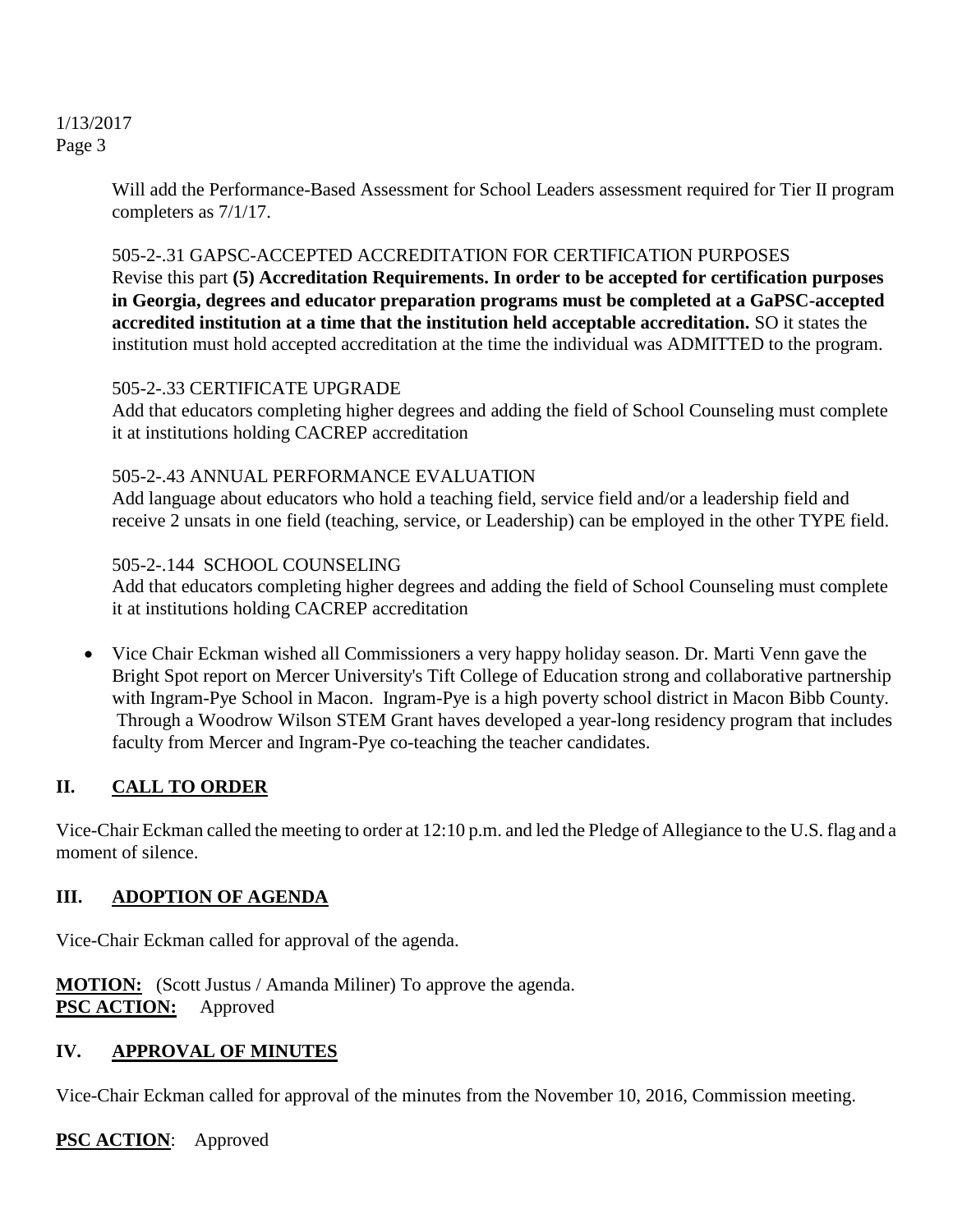# **V. VISITORS**

Vice Chair Eckman welcomed the visitors.

• Don Splinter, Georgia Association of Educational Leaders . Linda Fortson, Warren Fortson Law Office (GAEL)

#### **VI. EMPLOYEE SERVICE AWARD**

Vic-Chair Eckman present Paul Shaw with a 5 Year Employee Service Award and thanked him for his service and Kelly Henson also thanked him for his service and read the following:

Paul has a great relationship with superintendents and education leaders in our state. He brings great credibility to our ethics division. He is patient, fair, and open minded. These are traits that you want in the leader of the ethics division. He has also done an excellent job with outreach.

#### **VII. COMMITTEE REPORTS**

#### **A. Ethics and Professional Conduct --Recommendations and Actions on Cases**

Chair Scott Justus of the Educator Ethics Review Committee (EERC), gave a preliminary review of the Cases.

1. Chair Justus reported that the Committee reviewed 54 *Probable Cause* cases during its December 8, 2016, meeting and brought the following recommendations on behalf of the committee:

| <b>CASE</b>   | <b>STANDARDS VIOLATED</b> | <b>RECOMMENDATION</b> |
|---------------|---------------------------|-----------------------|
| 16-3-1034     | 1,4                       | <b>NPC</b>            |
| 16-4-1128     |                           | Deny                  |
| 16-4-1134     | 1,4                       | Reprimand             |
| $16 - 7 - 22$ | 1,4                       | Reprimand             |
| 16-7-38       |                           | <b>Extend</b>         |
| 16-7-49       | 1,5a2                     | <b>NPC</b>            |
| 16-8-275      | 1,4                       | Reprimand             |
| 16-9-433      | 5a2                       | Reprimand             |
| 16-9-465      |                           | Reprimand             |
| 16-9-487      | 5a5,5a7                   | Deny                  |
| 16-9-501      |                           | Deny                  |
| 16-10-620     | 5a7                       | <b>NPC</b>            |
| 10-12-566     | 1, 10                     | <b>NPC</b>            |
| 13-6-1176     | 2, 10                     | Suspension - 1 year   |
| 15-1-515      | 1, 2, 9, 10               | <b>NPC</b>            |
| 15-1-558      | 2,10                      | Suspension - 5 days   |
| 15-2-690      | 4, 8, 10                  | Revoke                |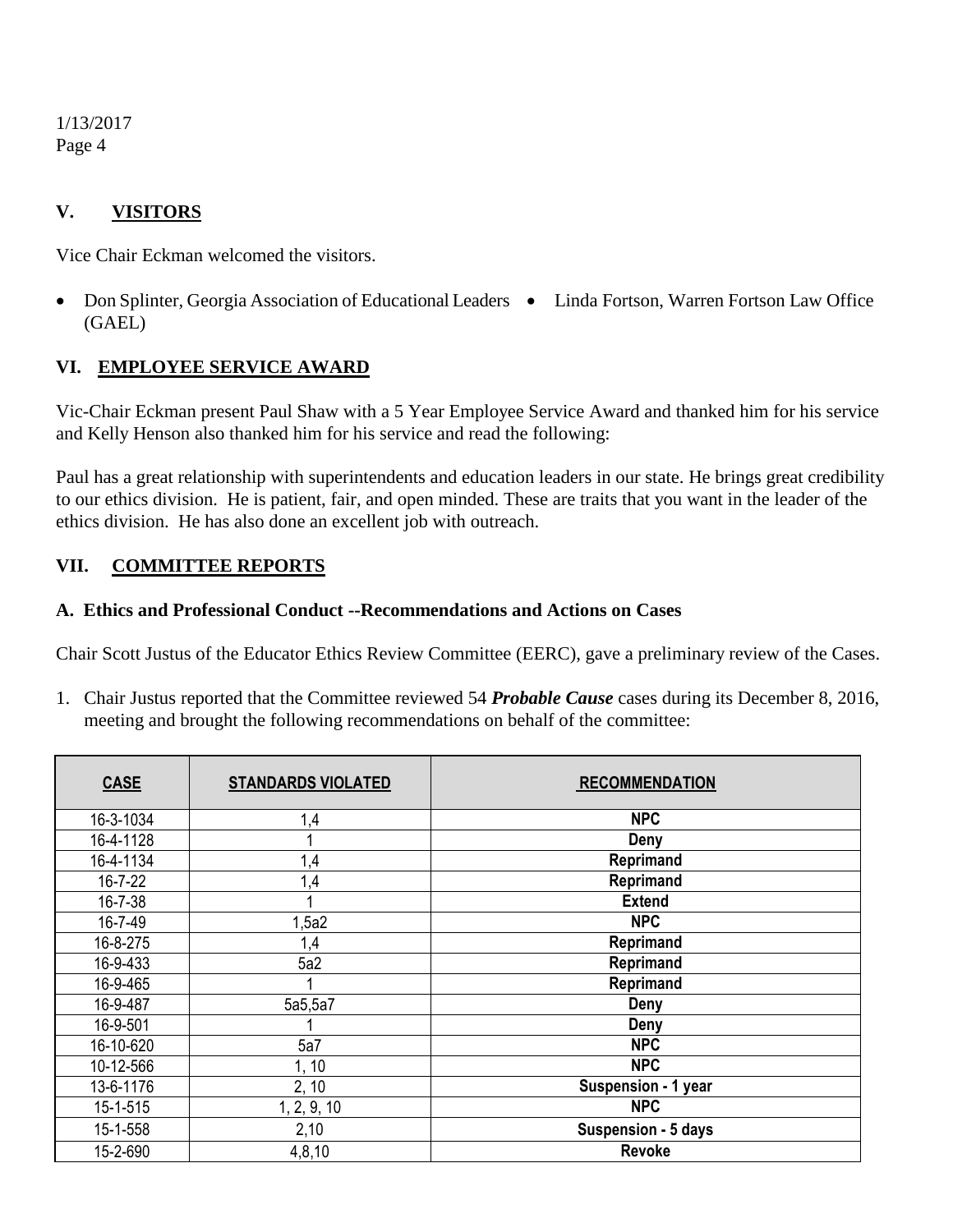| <b>CASE</b> | <b>STANDARDS VIOLATED</b> | <b>RECOMMENDATION</b> |
|-------------|---------------------------|-----------------------|
| 15-5-980    | 4,10                      | Suspension - 90 days  |
| 15-8-171    | 5a5,9,10                  | <b>Revoke</b>         |
| 15-8-233    | 2,10                      | Suspension - 30 days  |
| 16-3-1007   | 1,2,10,5a7                | <b>Revoke</b>         |
| 16-6-1569   | 5, 10                     | <b>NPC</b>            |
| 16-6-1573   | 1,10                      | Suspension - 1 yr     |
| 16-7-67     | 2, 10                     | Suspension - 10 days  |
| 16-7-120    | 1,4                       | Reprimand             |
| 16-8-233    | 2, 4, 10                  | Suspension - 20 days  |
| 16-8-256    | 1,4,9,10                  | <b>NPC</b>            |
| 16-8-310    | 1,4                       | <b>NPC</b>            |
| 16-9-328    | 8,10                      | <b>NPC</b>            |
| 16-9-329    | 8, 10                     | Suspension - 90 days  |
| 16-9-330    | 8,10                      | Suspension - 90 days  |
| 16-9-331    | 8,10                      | Suspension - 90 days  |
| 16-9-335    | 4,8,10                    | Suspension - 1 year   |
| 16-9-338    | 5,10                      | <b>NPC</b>            |
| 16-9-345    | 4, 10                     | Suspension - 90 days  |
| 16-9-350    | 8,10                      | Suspension - 90 days  |
| 16-9-355    | 4,10                      | Reprimand             |
| 16-9-357    | 2, 4, 10                  | <b>NPC</b>            |
| 16-9-359    | 4,10                      | <b>NPC</b>            |
| 16-9-364    | 8, 10                     | Reprimand             |
| 16-9-366    | 2, 4, 10, 5a7             | Revoke                |
| 16-9-368    | 10; 5a7                   | Suspension - 20 days  |
| 16-9-369    | 5;10;5a7                  | Revoke                |
| 16-9-372    | 4,10                      | Suspension - 90 days  |
| 16-9-378    | 2, 10                     | Suspension - 5 days   |
| 16-9-379    | 1,2,10,5a7                | Revoke                |
| 16-9-381    | 1, 10                     | Revoke                |
| 16-9-383    | 8, 10                     | Suspension - 90 days  |
| 16-9-419    | 2, 10                     | Suspension - 2 years  |
| 16-9-421    | 2, 10                     | Suspension - 2 years  |
| 16-9-422    | 3, 10                     | Suspension - 1 year   |
| 16-9-424    | 3,10                      | Suspension - 1 year   |
| 16-9-434    | 4,10                      | Suspension - 1 year   |
| 16-9-435    | 8, 10                     | Suspension - 90 days  |

2. Chair Justus reported that the Educator Ethics Review Committee reviewed 2 *Petitions Issues* and brought the following recommendations on behalf of the Committee: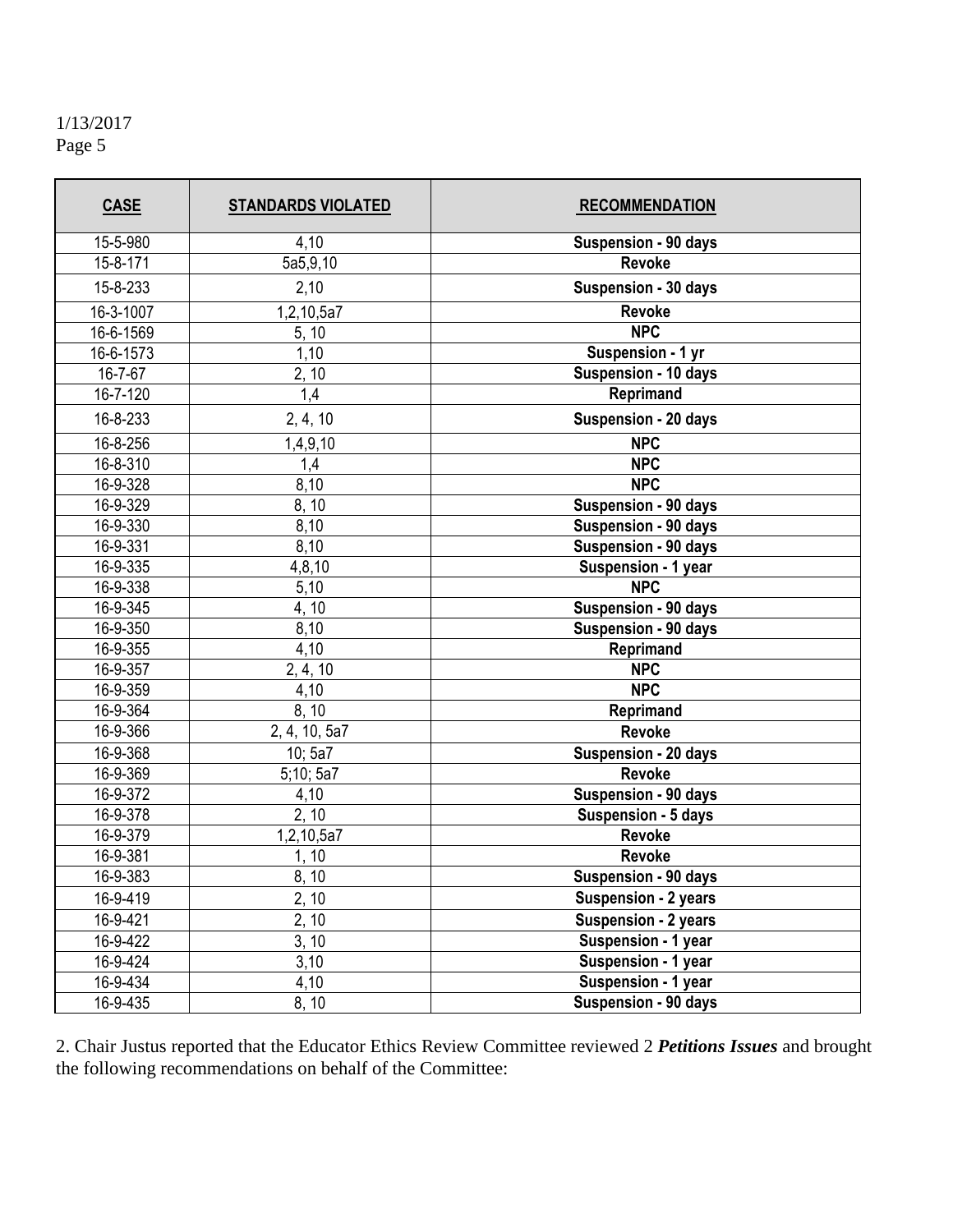| <b>CASE</b> | <b>PREVIOUS SANCTION</b> | <b>EERC</b><br><b>RECOMMENDATION</b> |
|-------------|--------------------------|--------------------------------------|
| 16-7-69     | VS - February 2011       | Deny                                 |
| 16-8-239    | Revocation - May 2001    | Deny                                 |

3. Chair Justus reported that the Educator Ethics Review Committee reviewed 15 *Settlement Agreements* and brought the following recommendations on behalf of the Committee:

| <b>CASE</b>   | <b>SANCTION</b>      | <b>EERC</b><br><b>RECOMMENDATION</b> |
|---------------|----------------------|--------------------------------------|
| 15-5-1009     | Suspension - 60 days | Accept                               |
| 15-5-1047     | Suspension - 60 days | Accept                               |
| 15-6-1259     | Reprimand            | Accept                               |
| $16 - 7 - 30$ | Reprimand            | Accept                               |
| 16-7-59       | Reprimand            | Accept                               |
| 16-8-154      | Suspension - 10 days | Accept                               |
| 16-8-185      | Suspension - 20 days | Accept                               |
| 16-8-288      | Reprimand            | Accept                               |
| 16-8-299      | Reprimand            | Accept                               |
| 16-8-302      | Reprimand            | Accept                               |
| 16-8-311      | Reprimand            | Accept                               |
| 16-9-362      | Reprimand            | Accept                               |
| 16-9-363      | Reprimand            | Accept                               |
| 16-9-447      | Reprimand            | Accept                               |
| 16-9-460      | Reprimand            | Accept                               |

4. Chair Justus reported that the Educator Ethics Review Committee reviewed 12 *Negotiated Settlement Agreements* and brought the following recommendations on behalf of the Committee:

| <b>CASE</b> | <b>NEGOTIATED</b><br><b>SANCTION</b> | <b>EERC</b><br><b>RECOMMENDATION</b> |
|-------------|--------------------------------------|--------------------------------------|
| 13-4-1028   | <b>NPC</b>                           | Accept                               |
| 13-5-1112   | Reprimand                            | Accept                               |
| 14-4-725    | Suspension - 10 days                 | Accept                               |
| 14-12-474   | Suspension - 10 days                 | Accept                               |
| 15-3-773    | Suspension - 2 years                 | Accept                               |
| 15-8-201    | <b>NPC</b>                           | Accept                               |
| 15-8-239    | Suspension - 10 days                 | Accept                               |
| 15-8-315    | Revocation                           | Accept                               |
| 15-10-501   | Warning                              | Accept                               |
| 15-12-663   | Warning                              | Accept                               |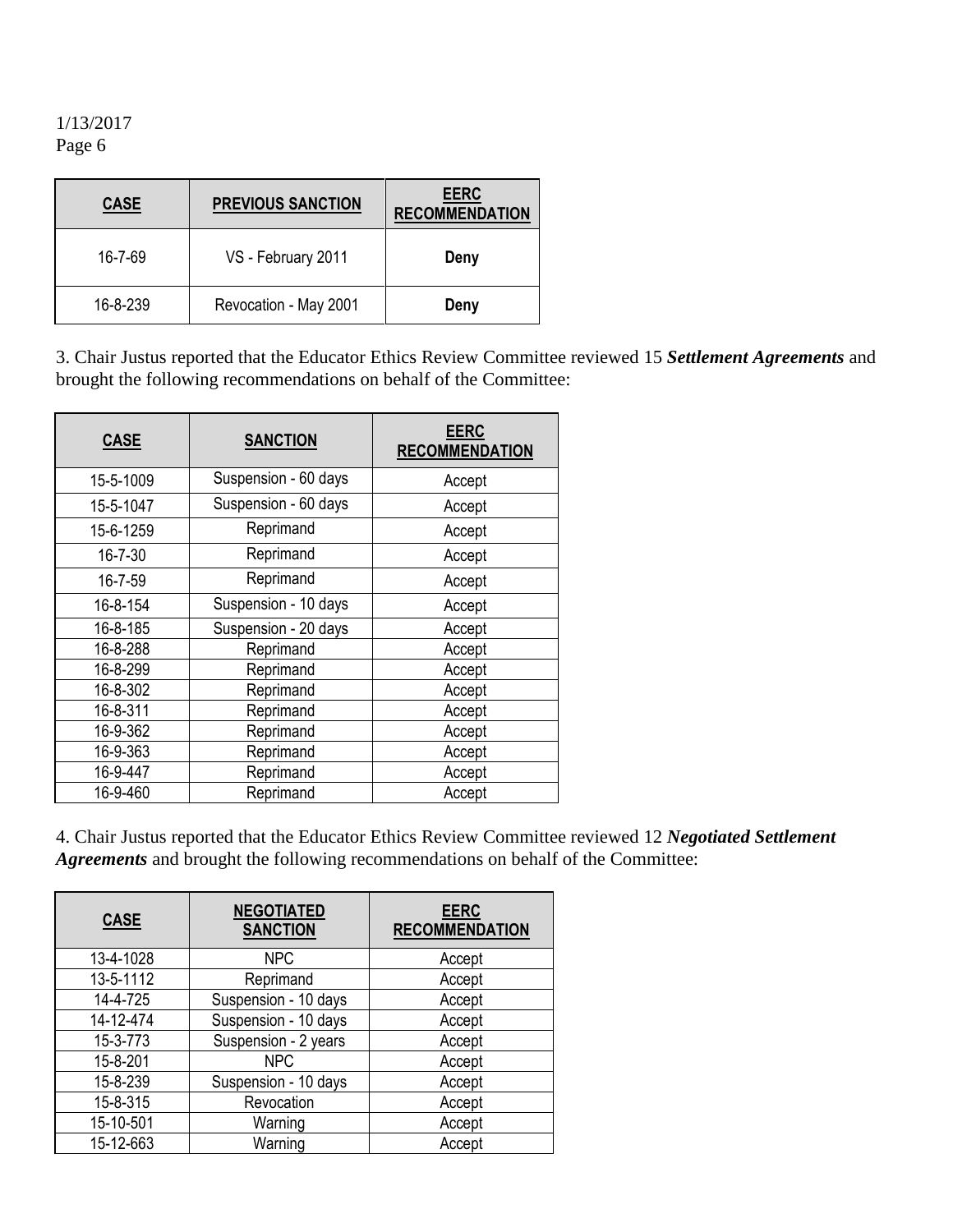| <b>CASE</b> | <b>NEGOTIATED</b><br><b>SANCTION</b> | <b>EERC</b><br><b>RECOMMENDATION</b> |
|-------------|--------------------------------------|--------------------------------------|
| 16-3-986    | Reprimand                            | Accept                               |
| 16-3-1074   | Warning                              | Accept                               |

# 5. **OTHER BUSINESS**

The Educator Ethics Review Committee recommended approval of the *Other Business Report* as follows:

| <b>CASE</b>   | <b>EERC</b><br><b>RECOMMENDATION</b> | <b>EERC RECOMMENDATION</b> |
|---------------|--------------------------------------|----------------------------|
| NCO 16-7-123  | Reprimand                            | Accept                     |
| 16-1-738      | <b>Expand Investigation</b>          | Accept                     |
| 16-10-550     | <b>Expand Investigation</b>          | Accept                     |
| 15-10-476     | Hold New App                         | Accept                     |
| 16-4-1126     | Hold New App                         | Accept                     |
| 16-6-1494     | Hold New App                         | Accept                     |
| $16 - 7 - 10$ | Hold New App                         | Accept                     |
| $16 - 7 - 20$ | Hold New App                         | Accept                     |
| 16-7-112      | Hold New App                         | Accept                     |
| 16-8-184      | Hold New App                         | Accept                     |
| 16-8-188      | Hold New App                         | Accept                     |
| 16-8-192      | Hold New App                         | Accept                     |
| 16-8-193      | Hold New App                         | Accept                     |
| 16-8-196      | Hold New App                         | Accept                     |
| 16-8-199      | Hold New App                         | Accept                     |
| 16-8-200      | Hold New App                         | Accept                     |
| 16-8-206      | Hold New App                         | Accept                     |
| 16-8-208      | Hold New App                         | Accept                     |
| 16-8-277      | Hold New App                         | Accept                     |

6. The Educator Ethics Review Committee recommended approval of the *Preliminary Investigative Determination Report* consisting of 91 new complaints received during the months of November and December 2016:

# 7. **VOLUNTARY SURRENDERS**

The Educator Ethics Review Committee recommended approval of the 6 Voluntary Surrenders listed below in which an Educator/Applicant voluntarily accepted a sanction of Revocation or Denial prior to the submission of an investigative case summary for a Probable Cause Determination.

| <b>CASE</b> | <b>STANDARDS</b><br><b>VIOLATED</b> | <b>EERC RECOMMENDATION</b><br><b>SANCTION</b> |        |
|-------------|-------------------------------------|-----------------------------------------------|--------|
| 15-12-661   | 1, 2, 10                            | <b>Voluntary Surrender</b>                    | Accept |
| 16-9-334    | 4, 10                               | <b>Voluntary Surrender</b>                    | Accept |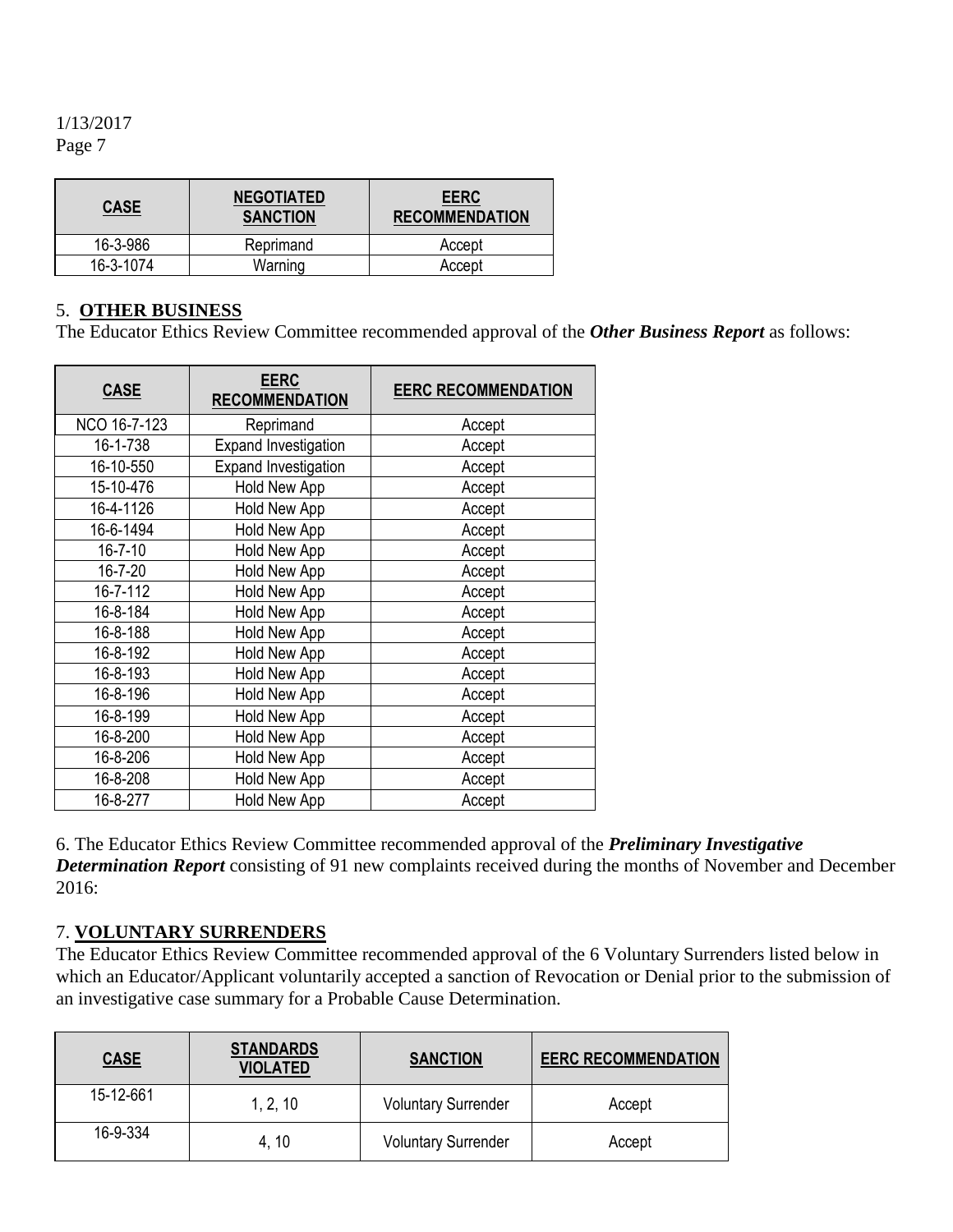| <b>CASE</b> | <b>STANDARDS</b><br><b>VIOLATED</b> | <b>SANCTION</b>            | <b>EERC RECOMMENDATION</b> |
|-------------|-------------------------------------|----------------------------|----------------------------|
| 16-9-348    | 1, 2, 10                            | <b>Voluntary Surrender</b> | Accept                     |
| 16-9-443    | 1, 2, 10                            | <b>Voluntary Surrender</b> | Accept                     |
| 16-9-471    | 1, 2, 10                            | <b>Voluntary Surrender</b> | Accept                     |
| 16-11-668   | 4, 5(a) 2                           | <b>Voluntary Surrender</b> | Accept                     |

# 8. **EXTENSIONS – PRELIMINARY INVESTIGATIVE DETERMINATIONS**

The Educator Ethics Review Committee recommended approval of the 37 *Extensions - Preliminary Investigative Determinations* consisting of the following:

| 16-11-689 | 16-11-731 | 16-11-736 | 16-12-761 | 16-12-766 | 16-12-771 | 16-12-776 | 16-12-781 |
|-----------|-----------|-----------|-----------|-----------|-----------|-----------|-----------|
| 16-11-726 | 16-11-732 | 16-11-737 | 16-12-762 | 16-12-767 | 16-12-772 | 16-12-777 | 16-12-782 |
| 16-11-728 | 16-11-733 | 16-11-738 | 16-12-763 | 16-12-768 | 16-12-773 | 16-12-778 |           |
| 16-11-729 | 16-11-734 | 16-12-759 | 16-12-764 | 16-12-769 | 16-12-774 | 16-12-779 |           |
| 16-11-730 | 16-11-735 | 16-12-760 | 16-12-765 | 16-12-770 | 16-12-775 | 16-12-780 |           |

# 9. **EXTENSIONS - INVESTIGATIONS**

The Educator Ethics Review Committee recommended granting an *Investigative Extension* to the following 290 cases:

| <b>WRITTEN COMPLAINT EXTENSIONS</b> |               |           |           |           |               |          |          |
|-------------------------------------|---------------|-----------|-----------|-----------|---------------|----------|----------|
| 13-3-869                            | 15-6-1094     | 15-10-532 | 16-3-1045 | 16-5-1360 | 16-6-1563     | 16-8-222 | 16-9-431 |
| 13-4-983                            | 15-6-1095     | 15-10-536 | 16-3-1057 | 16-5-1363 | 16-6-1566     | 16-8-228 | 16-9-439 |
| 13-6-1231                           | 15-6-1100     | 15-10-552 | 16-3-1063 | 16-5-1364 | 16-6-1568     | 16-8-256 | 16-9-440 |
| 13-8-56                             | 15-6-1107     | 15-11-580 | 16-3-1066 | 16-5-1365 | $16 - 7 - 11$ | 16-8-268 | 16-9-445 |
| 14-1-444                            | 15-6-1125     | 15-11-592 | 16-3-1097 | 16-5-1367 | $16 - 7 - 14$ | 16-8-270 | 16-9-448 |
| 14-3-581                            | 15-6-1129     | 15-11-599 | 16-3-1100 | 16-5-1371 | $16 - 7 - 20$ | 16-8-276 | 16-9-449 |
| 14-3-583                            | 15-6-1149     | 15-11-604 | 16-4-1124 | 16-6-1401 | 16-7-24       | 16-8-278 | 16-9-450 |
| 14-4-762                            | 15-6-1170     | 15-11-621 | 16-4-1126 | 16-6-1414 | 16-7-28       | 16-8-287 | 16-9-451 |
| 14-6-950                            | 15-6-1173     | 15-11-622 | 16-4-1133 | 16-6-1416 | 16-7-29       | 16-8-290 | 16-9-453 |
| 14-6-981                            | 15-6-1199     | 15-11-634 | 16-4-1137 | 16-6-1461 | 16-7-31       | 16-8-291 | 16-9-461 |
| 14-7-54                             | 15-6-1203     | 15-12-658 | 16-4-1138 | 16-6-1489 | 16-7-34       | 16-8-295 | 16-9-462 |
| 14-7-66                             | 15-6-1214     | 15-12-660 | 16-4-1183 | 16-6-1490 | 16-7-35       | 16-8-300 | 16-9-463 |
| 14-7-107                            | 15-6-1215     | 15-12-661 | 16-4-1187 | 16-6-1491 | 16-7-36       | 16-8-303 | 16-9-464 |
| 14-8-149                            | $15 - 7 - 6$  | 15-12-668 | 16-4-1199 | 16-6-1495 | 16-7-40       | 16-8-307 | 16-9-466 |
| 14-10-321                           | $15 - 7 - 7$  | 15-12-670 | 16-4-1200 | 16-6-1497 | 16-7-41       | 16-8-308 | 16-9-467 |
| 14-12-427                           | $15 - 7 - 8$  | 15-12-682 | 16-4-1208 | 16-6-1512 | 16-7-43       | 16-8-312 | 16-9-468 |
| 14-12-469                           | $15 - 7 - 18$ | 15-12-688 | 16-4-1211 | 16-6-1513 | 16-7-53       | 16-8-315 | 16-9-473 |
| 14-12-492                           | 15-7-32       | 15-12-695 | 16-4-1214 | 16-6-1517 | 16-7-94       | 16-8-317 | 16-9-476 |
| 14-12-493                           | $15 - 7 - 35$ | 15-12-726 | 16-4-1215 | 16-6-1524 | 16-7-95       | 16-8-318 | 16-9-477 |
| 15-1-514                            | $15 - 7 - 55$ | 16-1-730  | 16-4-1221 | 16-6-1525 | 16-7-99       | 16-9-321 | 16-9-480 |
| 15-3-733                            | 15-7-83       | 16-1-732  | 16-4-1222 | 16-6-1526 | 16-7-103      | 16-9-324 | 16-9-482 |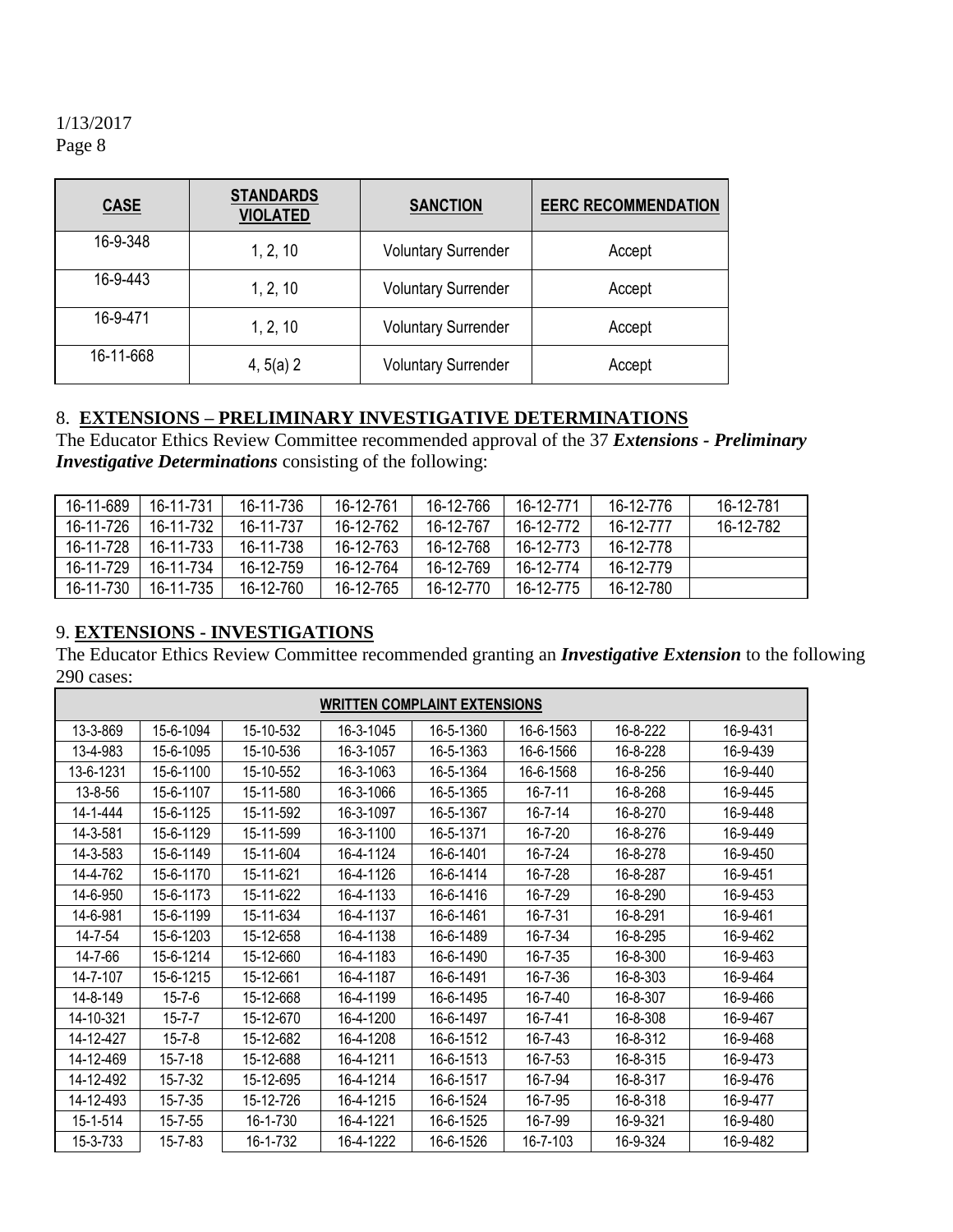| <b>WRITTEN COMPLAINT EXTENSIONS</b> |           |           |           |           |          |          |          |
|-------------------------------------|-----------|-----------|-----------|-----------|----------|----------|----------|
| 15-3-734                            | 15-8-208  | 16-1-735  | 16-4-1224 | 16-6-1529 | 16-7-105 | 16-9-332 | 16-9-485 |
| 15-3-761                            | 15-8-234  | 16-1-738  | 16-5-1238 | 16-6-1533 | 16-7-107 | 16-9-339 | 16-9-486 |
| 15-3-821                            | 15-8-304  | 16-1-766  | 16-5-1258 | 16-6-1534 | 16-7-111 | 16-9-340 | 16-9-489 |
| 15-3-836                            | 15-8-305  | 16-1-823  | 16-5-1261 | 16-6-1537 | 16-7-113 | 16-9-341 | 16-9-490 |
| 15-4-855                            | 15-9-326  | 16-1-836  | 16-5-1269 | 16-6-1542 | 16-7-149 | 16-9-347 | 16-9-491 |
| 15-4-947                            | 15-9-371  | 16-2-849  | 16-5-1271 | 16-6-1543 | 16-8-151 | 16-9-351 | 16-9-492 |
| 15-5-957                            | 15-9-390  | 16-2-852  | 16-5-1276 | 16-6-1545 | 16-8-152 | 16-9-352 | 16-9-493 |
| 15-5-982                            | 15-9-396  | 16-2-859  | 16-5-1277 | 16-6-1547 | 16-8-157 | 16-9-353 | 16-9-494 |
| 15-5-996                            | 15-9-460  | 16-2-883  | 16-5-1278 | 16-6-1548 | 16-8-161 | 16-9-361 | 16-9-499 |
| 15-5-1003                           | 15-9-463  | 16-2-919  | 16-5-1279 | 16-6-1550 | 16-8-175 | 16-9-365 | 16-9-502 |
| 15-5-1015                           | 15-9-464  | 16-3-987  | 16-5-1280 | 16-6-1551 | 16-8-177 | 16-9-385 |          |
| 15-5-1016                           | 15-9-465  | 16-3-994  | 16-5-1281 | 16-6-1554 | 16-8-181 | 16-9-420 |          |
| 15-5-1029                           | 15-10-476 | 16-3-995  | 16-5-1289 | 16-6-1556 | 16-8-186 | 16-9-427 |          |
| 15-5-1031                           | 15-10-499 | 16-3-1000 | 16-5-1311 | 16-6-1557 | 16-8-189 | 16-9-428 |          |
| 15-5-1045                           | 15-10-510 | 16-3-1010 | 16-5-1329 | 16-6-1558 | 16-8-195 | 16-9-429 |          |
| 15-6-1093                           | 15-10-522 | 16-3-1011 | 16-5-1335 | 16-6-1562 | 16-8-216 | 16-9-430 |          |

# 10. **APPLICATIONS FOR CERTIFICATION REPORT**

The Educator Ethics Review Committee recommended to approve a no probable cause determination on 13 cases reflected on the *Applications for Certification Report*.

# 11. **FINAL DECISIONS**

The Educator Ethics Review Committee recommended to approve the *Final Decision* report:

| <b>CASE</b> | <b>ORIGINAL SANCTION</b> | <b>ALJ SANCTION</b> | <b>EERC</b><br><b>RECOMMENDATION</b> |
|-------------|--------------------------|---------------------|--------------------------------------|
| 15-6-1162   | Denial                   | ⊃enial              | Accept                               |

# 12. **FINAL DECISIONS BY OPERATION OF LAW**

The Commission reviewed the report, which advised of 6 cases now closed without an appeal for a hearing before an Administrative Law Judge. The report also advised the Committee that there were 2 cases closed without an appeal for a judicial review.

Vice-Chair Eckman called for approval of the Educator Ethics Review Committee report as presented by Chair Scott Justus excluding Case # 16-6-1569, 16-8-186, 16-9-355, 16-9-372, 15-8-239.

# **PSC ACTION**: Approved

Abstention: Christy McGill and Teri Schneider – 16-11-645, 16-11-695, Susan Thayer – 16-9-424, 16-9-345, 15-1-588, 16-11-647, 16-11-664, 16-11-699, 16-11-720, Amanda Miliner – 15-3-773, 16-9-379, 16-9-421

# **PROBABLE CAUSE CASE # 16-9-355**

**MOTION:** (Jim Barrett / Amanda Miliner): To accept the EERC recommendation of a Reprimand. **PSC ACTION:** Approved

Opposed: Rodney Green, Henry Kelly, Scott Justus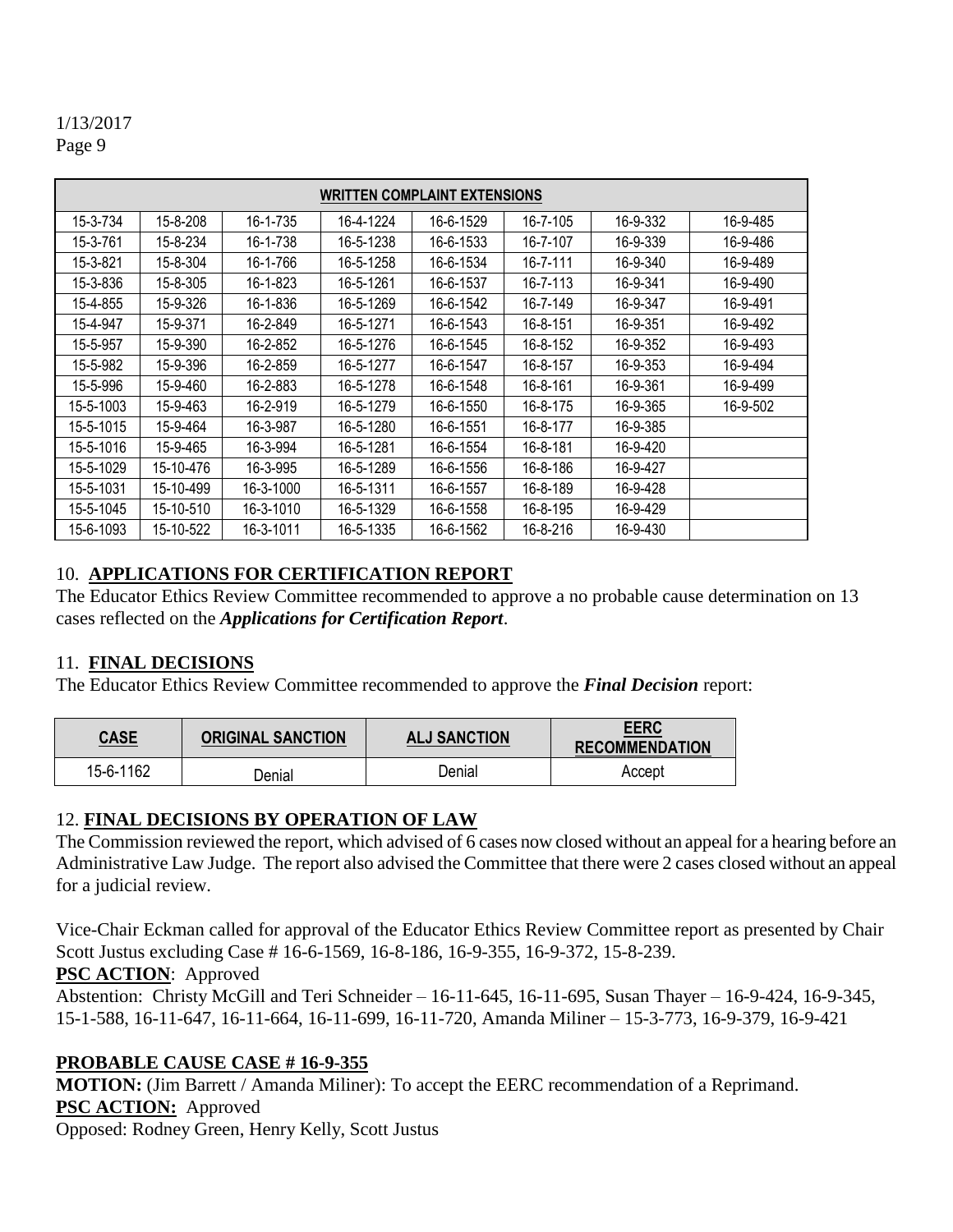# **PROBABLE CAUSE CASE # 16-9-372**

**MOTION:** (Susan Thayer / David Smith): To reject the EERC recommendation of a 90 Day Suspension and issue a Reprimand. **PSC ACTION:** Approved Opposed: Scott Justus

#### **NEGOTIATED CONSENT ORDER CASE # 15-8-239**

**MOTION:** (Scott Justus / David Smith): To DENY the Negotiated Consent Order and reject the EERC's recommendation. **PSC ACTION:** Approved Opposed: Christy McGill, Henry Kelly, Jim Barrett

#### **PROBABLE CAUSE CASE # 16-6-1569**

**MOTION:** (Jim Barrett / Scott Justus): To accept the EERC recommendation of a No Probable Cause. **PSC ACTION:** Approved

#### **PRELIMINARY INVESTIGATIVE DETERMINATION CASE # 16-8-186**

**MOTION:** (Sandy Leslie / Scott Justus): To accept the EERC recommendation to expand the investigation. **PSC ACTION:** Approved

#### **B. Educator Preparation Standing Committee**

Committee Chair, Dr. Marti Venn, presented the report of the Educator Preparation Standing Committee.

|    | <b>EPP</b>                               | <b>December 2016 Detailed Approval Recommendations</b>                                                                                                                                                                                                                                                                                             |
|----|------------------------------------------|----------------------------------------------------------------------------------------------------------------------------------------------------------------------------------------------------------------------------------------------------------------------------------------------------------------------------------------------------|
| 1. | Valdosta State University                | The Committee recommends Developmental Approval of the<br>Tier II Educational Leadership program.                                                                                                                                                                                                                                                  |
| 2. | Metropolitan RESA<br>Middle Georgia RESA | The Committee recommends Developmental Approval of the<br>Tier II Alternative Preparation Educational Leadership<br>program.                                                                                                                                                                                                                       |
| 3. | Kennesaw State University                | The Committee recommends Continuing Approval for three<br>Educator Preparation Programs including,<br><b>Gifted Endorsement</b><br><b>Online Teaching Endorsement</b><br>Special Education General Curriculum (P-12; Initial;<br>M.A.T.)<br>The Committee also recommends Developmental Approval of<br>the Tier II Educational Leadership program. |
| 4. | <b>Mercer University</b>                 | The Committee recommends Continuing Approval for the<br>Educator Preparation Provider and the following 48<br>programs.<br>Biology Education (6-12; Initial; Baccalaureate)                                                                                                                                                                        |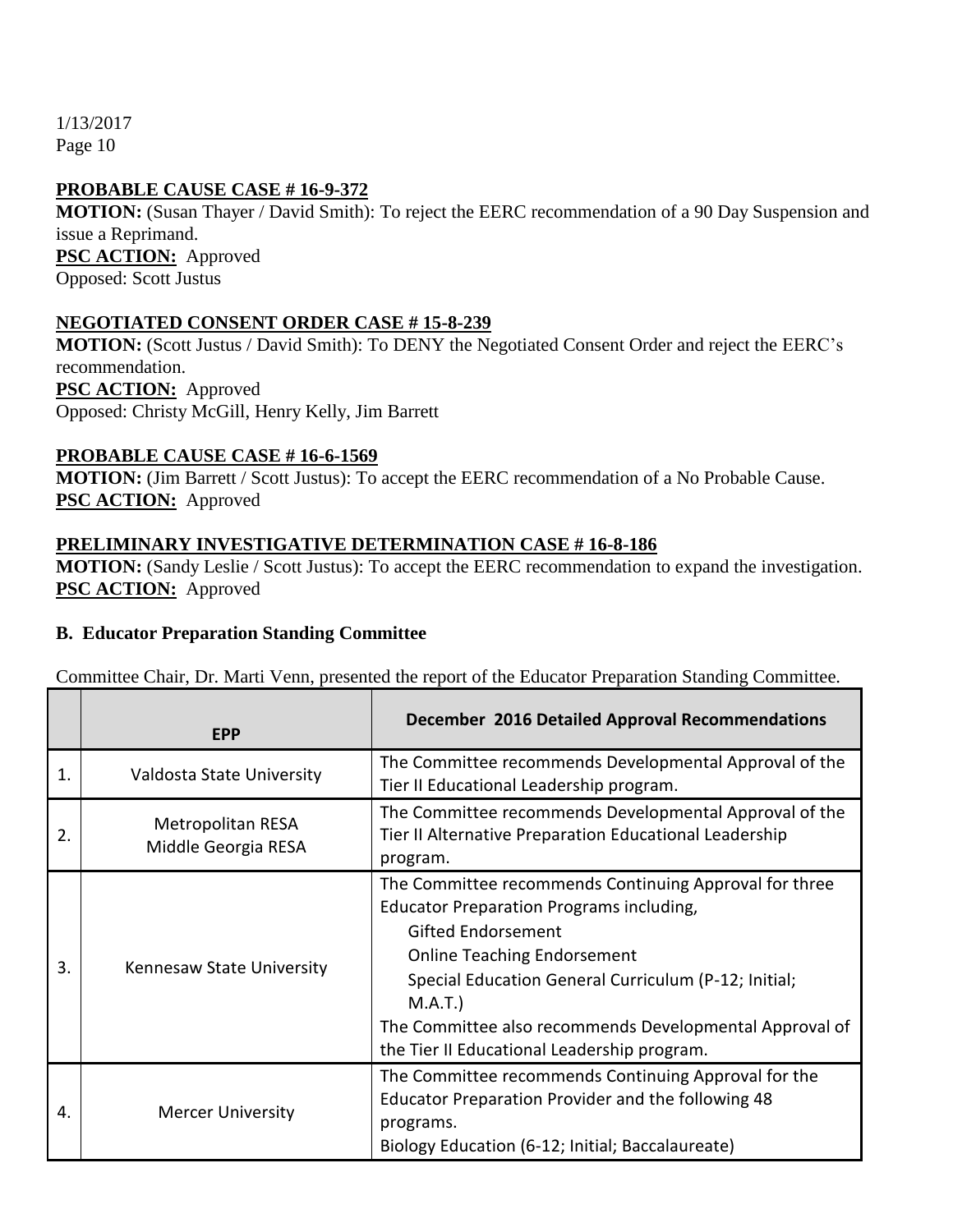| <b>EPP</b> | <b>December 2016 Detailed Approval Recommendations</b>          |
|------------|-----------------------------------------------------------------|
|            | Biology Education (6-12; Initial; M.A.T.)                       |
|            | Biology Education (6-12; Initial; Certification-only)           |
|            | Chemistry Education (6-12; Initial; Baccalaureate)              |
|            | Chemistry Education (6-12; Initial; M.A.T.)                     |
|            | Chemistry Education (6-12; Initial; Certification-only)         |
|            | Curriculum and Instruction (P-12; Initial; Doctoral)            |
|            | Early Childhood Education (P-5; Initial; M.A.T.)                |
|            | Early Childhood Education (P-5; Initial; Certification-only)    |
|            | Early Childhood Special Education (P-5; Initial; Baccalaureate) |
|            | Early Childhood Special Education (P-5; Initial; Certification- |
|            | only)                                                           |
|            | Earth Science (6-12; Initial; M.A.T.)                           |
|            | Earth Science (6-12; Initial; Certification-only)               |
|            | Economics Education (6-12; Initial; M.A.T.)                     |
|            | Economics Education (6-12; Initial; Certification-only)         |
|            | English Education (6-12; Initial; Baccalaureate)                |
|            | English Education (6-12; Initial; M.A.T.)                       |
|            | English Education (6-12; Initial; Certification-only)           |
|            | Geography Education (6-12; Initial; M.A.T.)                     |
|            | Geography Education (6-12; Initial; Certification-only)         |
|            | History Education (6-12); Initial; Baccalaureate)               |
|            | History Education (6-12); Initial; M.A.T.)                      |
|            | History Education (6-12; Initial; Certification-only)           |
|            | Mathematics (6-12; Initial; Baccalaureate)                      |
|            | Mathematics (6-12; Initial; M.A.T.)                             |
|            | Mathematics (6-12; Initial; Certification-only)                 |
|            | Middle Grades Education (4-8; Initial; Baccalaureate)           |
|            | Middle Grades Education (4-8; Initial; M.A.T.)                  |
|            | Middle Grades Education (4-8; Initial; Certification-only)      |
|            | Music Education (P-12; Initial; Baccalaureate)                  |
|            | Physics Education (6-12; Initial; Baccalaureate)                |
|            | Physics Education (6-12; Initial; M.A.T.)                       |
|            | Physics Education (6-12; Initial; Certification-only)           |
|            | Political Science Education (6-12; Initial; Baccalaureate)      |
|            | Political Science Education (6-12; Initial; M.A.T.)             |
|            | Political Science Education (6-12; Initial; Certification-only) |
|            | Reading Specialist Education (P-12; Initial; Masters)           |
|            | School Counselor Education (P-12; Initial; Masters)             |